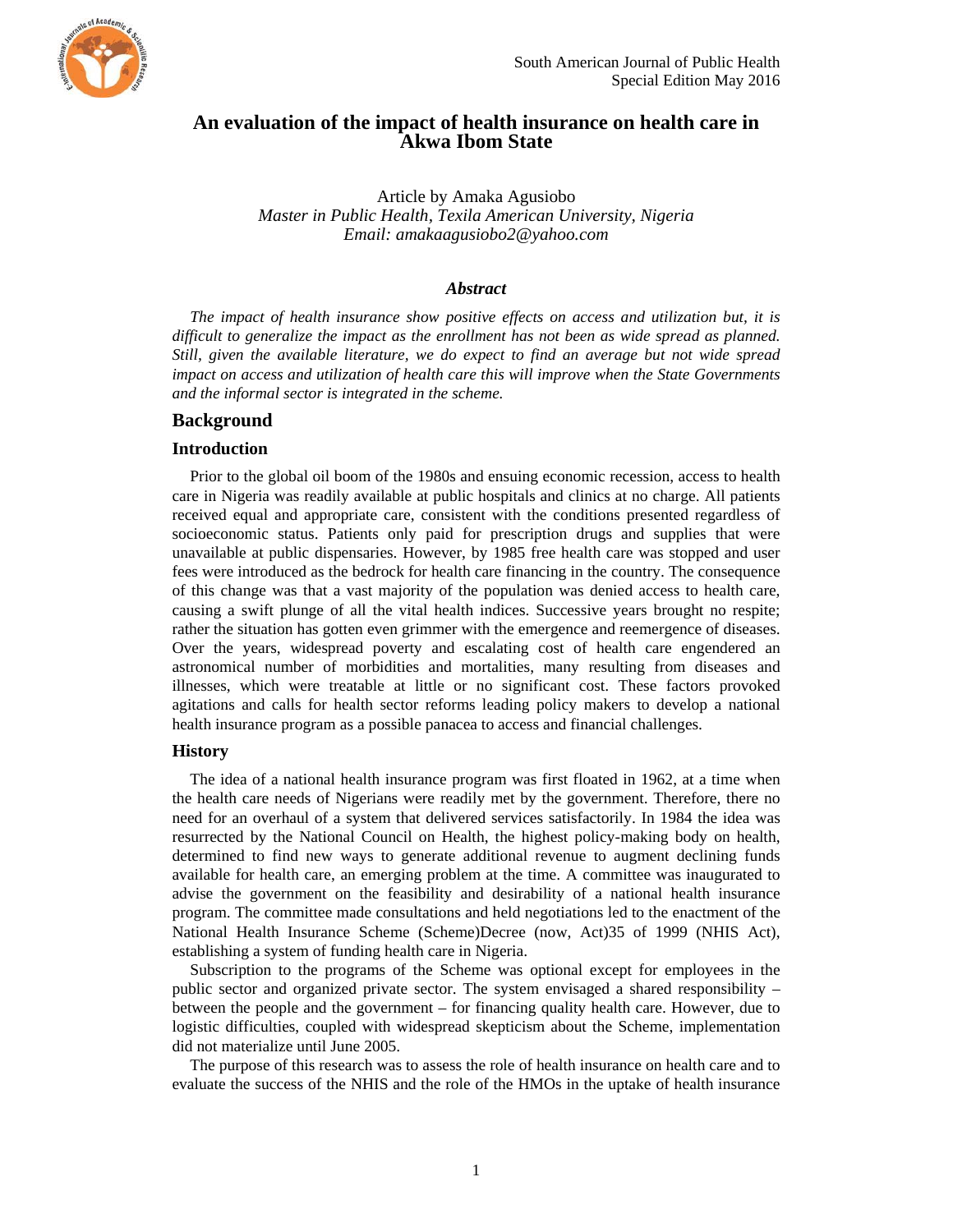as expressed in the NHIS Act, has prospects for ensuring that "every Nigerian has access to good health care services."

Though the NHIS looked like a panacea it is fraught with weaknesses, which can render the goals unattainable. More succinctly, the Scheme lacks the requisite policy and legal frameworks for realizing many of the goals it sets out to accomplish. But despite these critical flaws, it is possible for the HMOs to make the NHIS a success.

## **I. Objectives and implementation of the scheme**

The Scheme has ambitious goals the objectives of the Scheme are to:

- (a) Ensure that every Nigerian has access to good health care services;
- (b) Protect families from the financial hardship of huge medical bills;
- (c) Limit the rise in the cost of health care services;
- (d) Ensure equitable distribution of health care costs among different income groups;
- (e) Maintain high standards of health care delivery services within the Scheme;
- (f) Ensure efficiency in health care services;
- (g) Improve and harness private sector participation in the provision of health care Services
- (h) Ensure equitable distribution of health facilities within the Federation;
- (i) Ensure appropriate patronage of all levels of health care; and
- (j) Ensure the availability of funds to the health sector for improved services.

These goals respond to various elements of the health sector difficulties in Nigeria and are generally considered crucial to improving access. However, as experience has shown, identifying the problems or even constructing well-polished remedial measures is one thing; actual implementation and its impact on the general public is what this study seeks to discover.

At the apex of administration in the country is the NHIS, a body corporate with a mandate to improve the health of Nigerians by providing quality and affordable health insurance. Management of the Scheme is vested in a Governing Council, consisting of representatives drawn from both the public and private sectors, including the Ministries of Finance, Health and Labor; Health Maintenance Organizations (HMOs); health care providers and the general population. The NHIS Act sets out broad governance framework, leaving the Scheme with the responsibility to promulgate detailed guidelines for implementing its various programs or health plans. Acting under this authority, the Scheme issued "Operational Guidelines" for implementation of the programs in 2005 The Guidelines elaborate, the levels and types of participation in the different programs of the Scheme, applicable benefit packages and regulations for HMOs and health care providers.

#### **Salient features of the scheme**

#### The Role of HMOs

As in managed health systems elsewhere, HMOs occupy a pivotal position in the implementation of NHIS in Nigeria. HMOs are defined as private or public incorporated companies registered by the Scheme solely for the purpose of managing the provision of health care as specified by the Scheme. S.19 of the NHIS Act stipulates the conditions for registration of these companies. A company seeking registration as a HMO is required*,* to register with the Corporate Affairs Commission; provide evidence of fidelity insurance with an NHIS approved company, up to the value of its paid-up share capital; possess competent workforce and necessary infrastructure; and pay the stated fees. In addition, the company must show evidence of financial viability. It must satisfy the minimum paid-up share capital requirement, maintain an operational account with an NHIS-accredited bank and undertake not to engage in any business other than the business of health care management.

It is reassuring that registration as HMOs is available only to groups of persons or organizations of professionals and not the ability to mobilize start-up capital. By shielding the funds contributed by participants in the Scheme from unscrupulous elements, these measures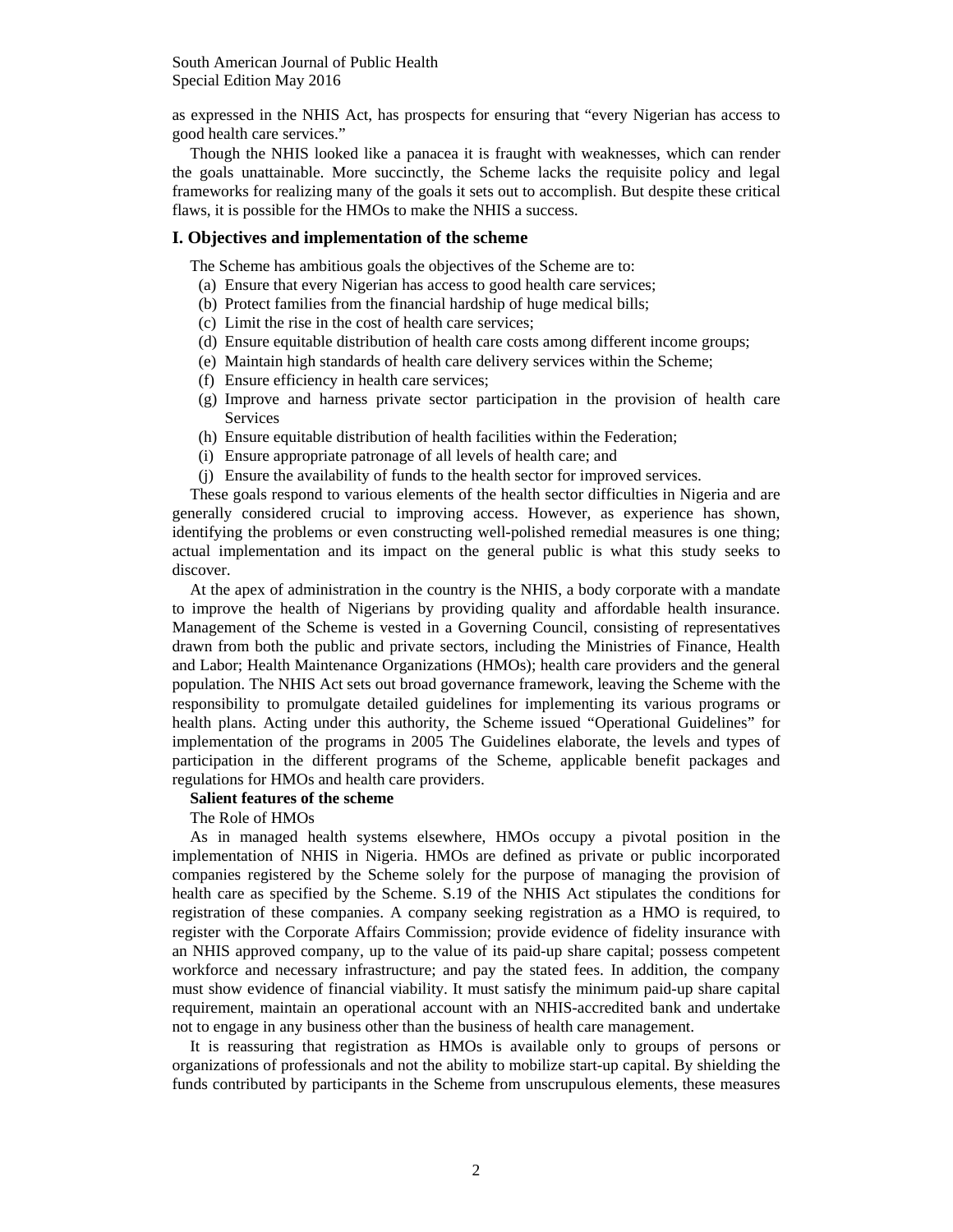serve to infuse confidence in potential enrollees that the care advertised under the various plans will in fact be provided upon demand.

The responsibilities of HMOs in the operation of the Scheme are clearly spelt out in S.20 of the NHIS Act. HMOs are responsible for collection of contributions from registered employers and employees as well as voluntary contributors, making payments to health care providers, rendering monthly returns on its activities to the NHIS, contracting with providers for delivery of services and assuring the quality of such services. Except for programs for urban self employed and rural community residents, which are under the direct management of the Scheme, the administration of the rest of the programs is entrusted to HMOs. To ensure transparency, HMOs are required to provide free access to their bank account information and forward to the Scheme, on monthly basis, their bank statements and, within six months of the end of HMOs' accounting year, their annual reports and audited accounts.

#### **Covered health care benefits**

For participants in any of the formal sector programs, the following minimum benefit package is provided:

- (a) Outpatient care (including consumables);
- (b) Prescription drugs as contained in the national essential drug list;
- (c) Diagnostic tests as contained in the NHIS diagnostic test list;
- (d) Maternal care (including antennal and post-natal), limited to four (4)live births per insured contributor or couple;
- (e) Immunization services as contained in the national program on immunization;
- (f) Family planning;
- (g) Consultations with specialists such as physicians, pediatricians, surgeons, *et al*;
- (h) Hospital care in a standard ward for a stated length of time, for physical and mental Disorders;
- (i) Eye examination and care, excluding prescription glasses and contact lenses;
- (j) Prostheses (limited to locally-produced artificial limbs); and,
- (k) Dental care.

The list of benefits derivable by enrollees and their dependents is consistent with the goals of the National Health Policy which, following WHO's model, prioritizes primary health care as "the basic philosophy and strategy for national health development" as well as other national initiatives aimed at meeting the benchmarks outlined by the MDGs. This is crucial in light of the fact that Nigeria remains among the countries currently struggling to meet the benchmarks of the health-related aspects of the MDGs, particularly in the areas of reducing child mortality and improving maternal health – two intimately related challenges against which concrete solutions are yet to be found. Secondary and tertiary care are also covered, but can be accessed only upon appropriate referrals.

The NHIS system is based on a capitation payment (fixed sum per person regardless of services) to accredited primary care providers for most of the basic benefit package. The current primary care capitation fee is N550 per enrollee per month with no variation for location or enrollee demographics. From this capitation, the primary care provider is expected to pay for his or her primary care services, antenatal and postnatal childcare and all required drugs from the essential drug list, and the first 15 days of required hospitalization. The NHIS reimburses the provider for up to four routine deliveries.

The selected primary care provider acts as a gatekeeper for referral services (to consultant specialists), which the HMO pays a fee for out of a portion of the full premium set aside to cover these costs. A woman's first pregnancy is to be referred to a specialist for delivery, although the primary care physician is to perform antenatal care until week 37 unless a complication develops. This first delivery and any C-sections are referred to a specialist, which the HMO pays. The HMO also pays fees for service for an additional 14 days of hospitalization (days 15 to 29), up to an annual cap of 29 days of inpatient care. Family planning consultation is included in the primary care capitation.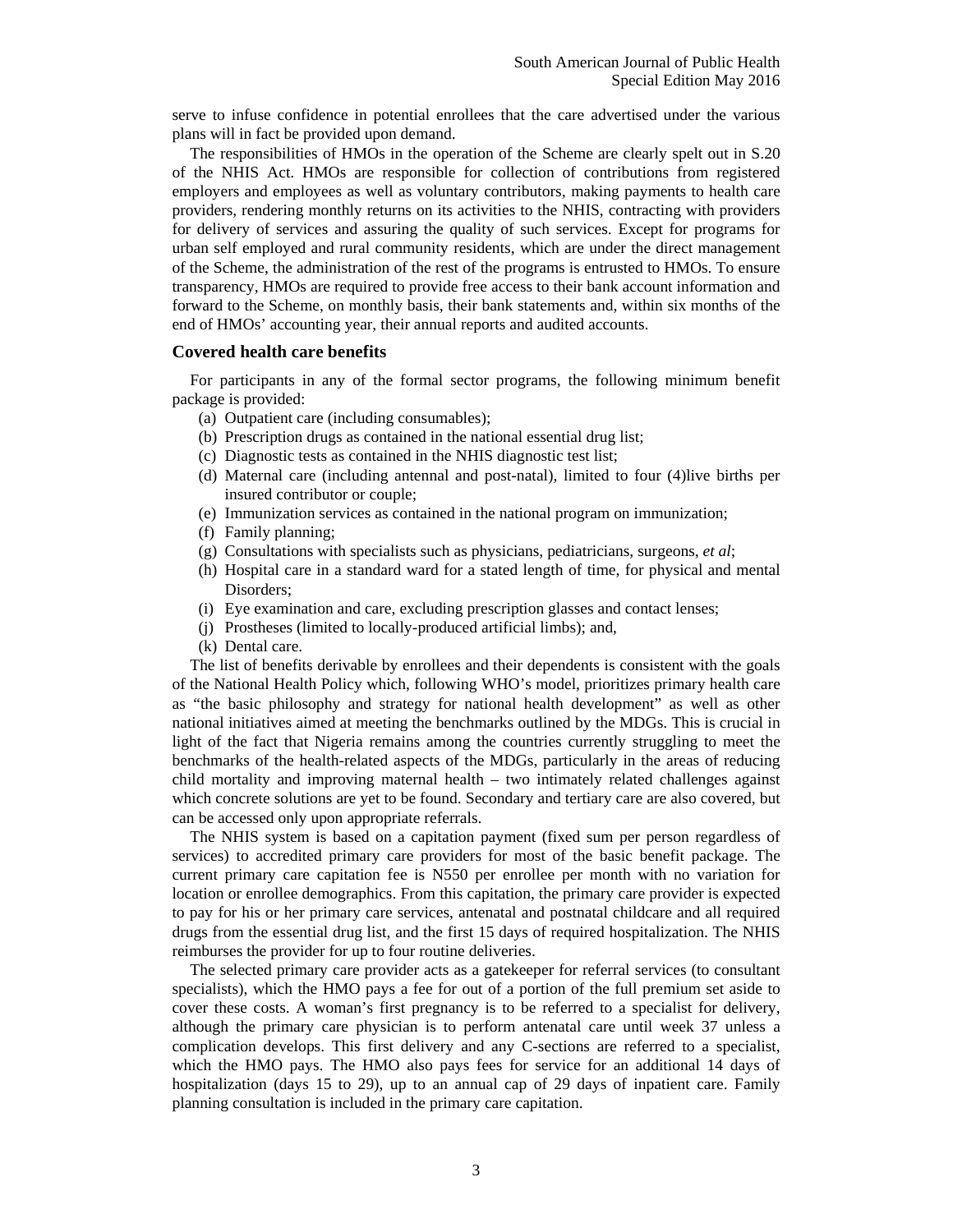All well-child care and routine childhood illness care is included in the primary care capitation. The primary care provider is to give all required immunizations at no cost to the patient, obtaining the vaccine from government stocks at no charge.

## **Criticism**

Family planning supplies are not an NHIS benefit; the provider can charge fees for services including IU Dinsertions and sterilization though NHIS has no policy against family planning. Some have criticized the policy because it appears that many services were left out of the reimbursement package (to keep premiums low and the system sustainable)and antiretroviral therapy is not included.

The NHIS covers essential drugs, with the patient to make a 10 percent copayment and the provider to pay the remaining 90 percent out of the capitation. The NHIS rules require the separation of prescribing and dispensing; the NHIS primary care provider is supposed to refer patients to a pharmacist unless his or her facility has a licensed pharmacy. The primary care provider arranges to pay the pharmacist out of his or her capitation for essential drugs. The NHIS does not cover prescription drugs not on the essential drugs list. This scheme for drug reimbursement is not feasible in many areas of Nigerians because of the shortage of licensed pharmacies. Essential drugs obtained through Patent Medicine Vendors are not reimbursable in the NHIS. Some doctors also worry that patients will not or cannot afford to travel to a pharmacy and they may not fill their prescription. Pharmacists are unhappy about being dependent on primary physicians for their payments. Now they will have to market themselves to physicians to be eligible for NHIS reimbursements. Consumers are not able to fill their prescriptions where they like, but instead will be limited to using pharmacists with whom their physician has a business relationship for reimbursement.

#### **Current situation**

Enrollees are assigned to an HMO according to their place of work. HMOs provide a list of primary care providers and enrollees pick available providers from this list. Enrollees receive photo ID cards (for a fee). Frequent switching of primary care providers is permitted. Most HMOs see a major skills deficit in primary care providers in terms of prevention, counseling, and patient management. Enrolling providers into the scheme has been led by HMOs who have struggled with how to accredit providers without investing in expensive quality assessments. State-level branches of the NHIS are responsible for accrediting providers. Nursing homes and maternity homes can become accredited NHIS primary care providers. State facility licensure is a prerequisite for accreditation, but established HMOs feel that some facilities are being accredited that should not be (and that would not be accredited in private plans). The NHIS also accredits HMOs for public (NHIS)and private plans, as well as banks and insurance brokers that participate in the plan. HMOs see this function as a problem and think that the NHIS blurs the boundaries between its operational and regulatory responsibilities.

#### **Challenges facing the scheme**

#### **Coverage for poor people**

Though the Scheme is lauded for providing free coverage for vulnerable population, the coverage is highly restrictive; limited only to children below 5 years old, disabled individuals and prisoners, while ignoring the plight of other equally deserving least-privileged people falling outside this classification. This is not consistent with the practice in other countries operating Health Insurance Scheme systems.

Considering that the Scheme still generates very little funds and thus far from being self sustaining, such argument is not entirely without force. Even so, that is scarcely an adequate justification for total silence on coverage for those who cannot afford payment. Since statutory law recognizes the right of every citizen to "enjoy the best attainable state of physical and mental health," there is an extant legal obligation on the state to remove all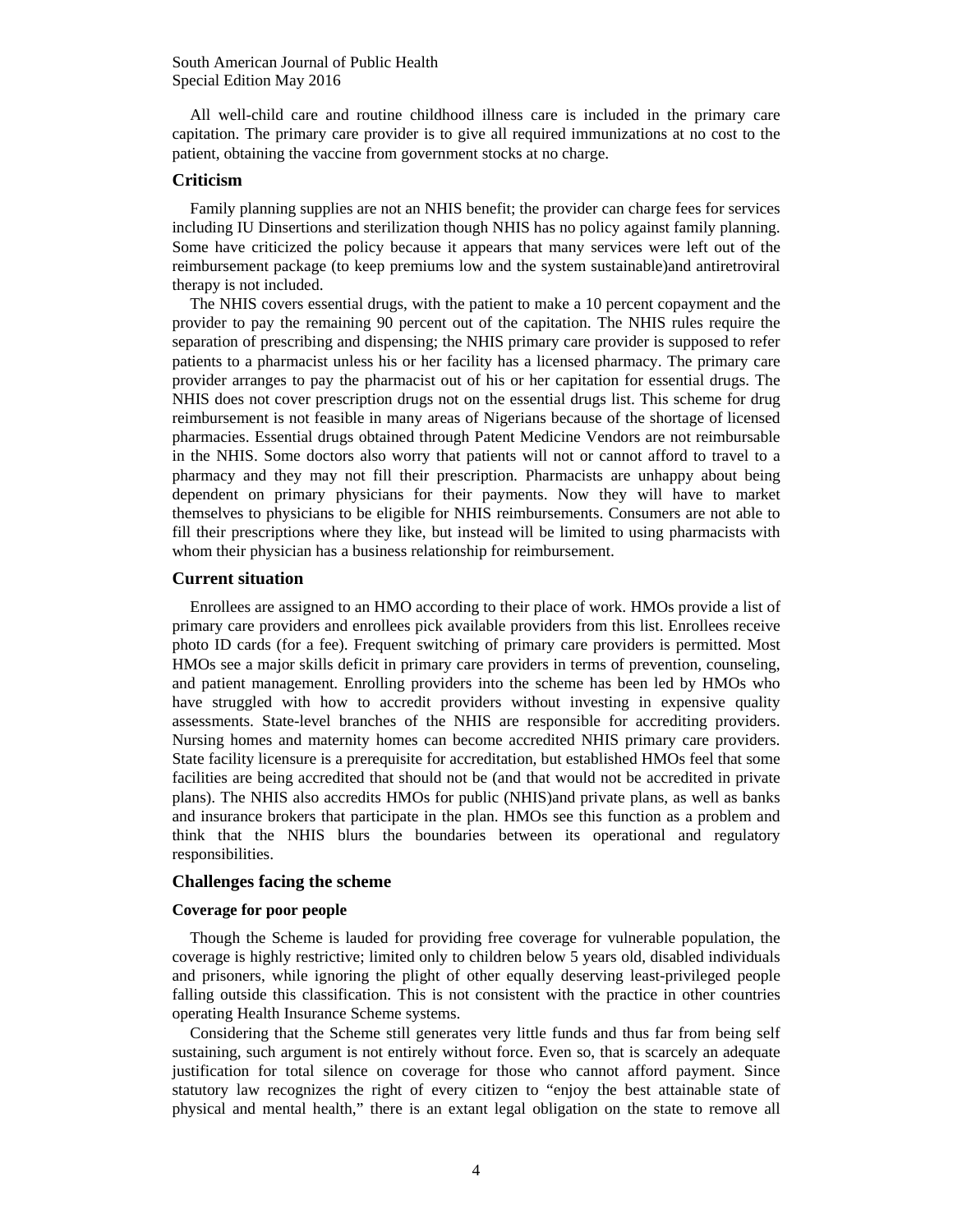impediments to health care access. A policy which grants coverage to some but not others, merely on account of the latter's inability to make payments, clearly violates the obligation, unless a feasible alternative route exists.

#### **Poverty as an impediment to access**

The ability of potential enrollees to contribute to the scheme is a product of availability of private resources it is a difficult feat that most people are unlikely to overcome. It is a mistake to think that NHIS can exist independently of other socio-economic dynamics at work in Nigeria. This is true regarding NHIS: it cannot thrive in the absence of a serious commitment to sustainable poverty eradication programs. Poverty poses as much a challenge to the NHIS system deserves greater attention from policy makers in Nigeria.

## **Non-Compulsory participation**

To ensure viability and sustainability, insurance schemes including NHIS must be able to generate sufficient premiums with which to meet the needs of enrollees. The goal is for the scheme to be self-sustaining. The Scheme allows voluntary participation in all its plans, with the exception of some formal sector employees. Given widespread poverty and the historical reluctance of the people to purchase health insurance. In such circumstances, with insufficient pool of risks and limited premium base, it would be difficult to generate adequate funds to sustain the voluntary plans of the Scheme, possibly leading to a complete collapse of the Scheme.

Purchasing health insurance coverage is perceived as "inviting illness" among the rural illiterates and since illness is to be averted, not invited, this perception deters enrollment. This is a difficult problem considering that, comparatively, the incidence of diseases and illnesses is disproportionately higher among rural than urban residents – a disparity which a voluntary scheme holds little prospect for bridging.

One way of attending to this problem may be by organizing sensitization and education campaigns using already existing institutional structures such as village or town councils as well as cultural and religious organizations to infuse credibility. The success of any government sponsored program, particularly those dependent on direct financial contribution from the population, largely depends on the extent of support the government is able to muster from the people. NHIS in Nigeria suffers from a "packaging" defect, with the result that the Scheme is festered with the same skepticism as several other government policies and programs. The people have understandably grown accustomed to government announcements and "pursuits" of mega-million dollar grandiose projects, many of which meet untimely deaths on the drawing board at various Ministries , Directorates and Agencies.

It is no secret that government projects usually come to naught due, in most cases, to misappropriation of budgeted funds by public officials. Corruption is endemic in Nigeria and Health care is no exception. Seen this way, it becomes easy to understand why people are reluctant to buy into an insurance scheme operated by a government that has done little to earn public trust. There is no guarantee that contributions made out by the people would will in fact be used to provide health care to the contributors as the need arises. Mobilization campaigns via radio, television, newspapers and billboards or through other means are helpful but need to be reinforced with good governance in order to make significant headway. To regain the trust and confidence of the people, transparency and accountability must permeate government institutions and characterize relationship between public officials and the citizenry.

#### **Inequitable health care packages**

The introduction of NHIS came about due to the inequality in the health care system to the least privileged therefore a distinguishing feature of NHIS is equalization of access, whereby everyone with similar health needs is guaranteed same level of care irrespective of the rate of contribution. However, the health care packages available under the Nigerian Scheme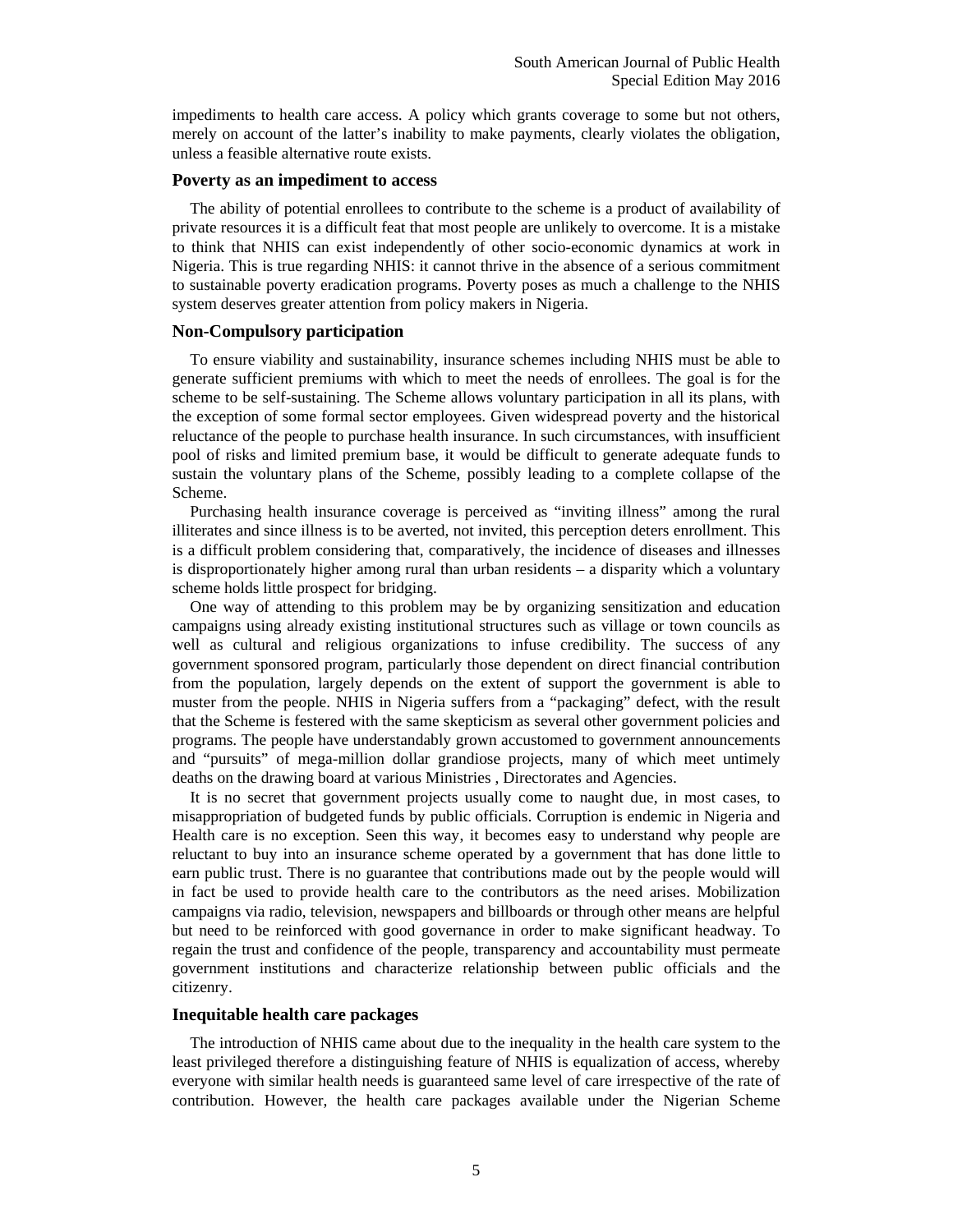manifest a different orientation. While formal sector health plans offer a defined minimum package that is equally accessible by enrollees, a different criterion is applied with respect to voluntary informal sector plans, namely, the Urban Self-Employed and Rural Community social health insurance scheme plans. For the two plans, packages vary with the rate of contribution and maintaining different benefit-allocation formula; that is, establishing different levels of benefit based on health plan or rate of contribution, in a sense, retains the much maligned stratified access structure of user fees (income-based access to services)from which the government so desperately wants to distance itself.

## **Transportation expenses**

Absence of health facilities within proximity to users is a major obstacle to receiving care. In Nigeria, because most of the health facilities are located in cities, far removed from villages, rural dwellers are placed at significant peril when illness strikes. Long distance to hospitals, often on treacherous roads, weighs greatly on patients' ability to seek care; in most cases, forcing them to forego medical consultation until the condition becomes unbearable and invariably more expensive to treat. This is one of the factors blamed for widening ruralurban mortality disparity in the country. This is an area where a reasonable balance needs to be struck among competing demands in order to achieve a desirable outcome.

### **Measured implementation system**

Relying on the experience of advanced systems, policy makers in Nigeria opted for a measured implementation schema, a phased system that began with coverage for formal sector workers. This was largely driven by concerns about unforeseen contingencies and the belief that such contingencies would be better managed within the context of limited implementation. The target date for universal coverage was set at 2015, presumably after all or at least the major "glitches" have been identified and purged. However, till date, only about 8% of formal sector employees (less than 2 million people of a population of nearly 140 million), most of whom are federal government employees, are enrolled in the Scheme, as only six States Governments in Nigeria(Kwara, Lagos, Ogun, Ekiti, Niger, Ebonyi)have adopted the National Health Insurance Scheme out of the 36 and the FCT, despite the accreditation of over 66 HMOs by 2012 and 8,000 registered providers. Civil servants employed by state and local governments, whose enrollment should pose little or no logistical difficulties, are not yet part in the Scheme.

Extending coverage to the informal sector, as evident from the experience of mature systems, is notoriously difficult and gets progressively worse as the population increases. Even if the 2015 target is not reached, so long as there is credible evidence of a sustainable progress toward that direction, for instance by achieving substantial coverage, crediting the NHIS with having provided an antidote to the long-standing access crisis in Nigeria that will be considered to be positive. Recently NHIS partnered with MTN a communication provider in Nigeria to help bring affordable healthcare services closer to its subscribers and the nation at large. The rationale for the partnership was to remove the financial barriers to healthcare, thereby affording people access to good healthcare without having to pay out-of-pocket and serve as a means of providing greater access to healthcare for larger segments of a population. The initiative was launched in July 2014 and as a comprehensive mobile health insurance scheme, which is to provide all Nigerians the opportunity to access good, affordable and quality healthcare service wherever the need arises. The scheme will allow subscribers to gain access to pre-defined treatments and also freedom to choose their own Health Maintenance Organization (HMO), and healthcare provider from over 6000 registered partners across Nigeria.

Under the scheme, subscribers will have access to unlimited number of visits to the hospital with at a weekly deduction of N250.00 (\$1.6) only. This initiative is new and there is no data as regards the success of the initiative as many Nigerians are skeptical of the programme and see it as a means to enrich the communication provider and the Governments.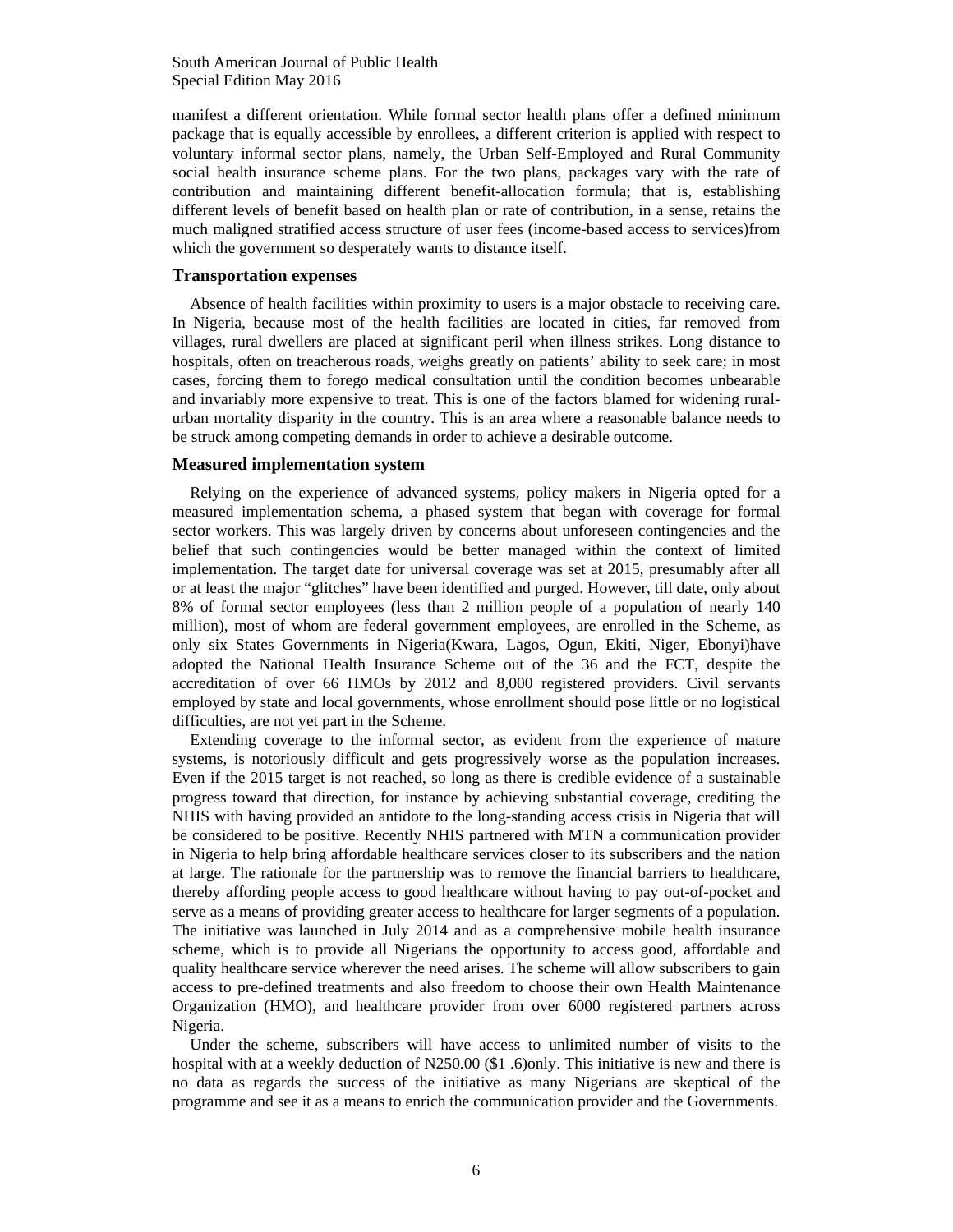# **Research methodology**

The research used cross-sectional questionnaire based survey. Data was obtained from clients that work in the Public sector and Private sector this included staff that work for the State Government The source of data included information on demographics, employment information, education, In addition to this, respondents were asked about their current insurance status, and willingness to-pay for health insurance. However, some elements assessing Health care were sampled for primary data collection. These elements include staff and clients. 100 respondents were sampled through questionnaire administration. All the clients were offered the questionnaire and verbal consent was sought. The questionnaires covered areas of socioeconomic characteristics of respondents. A total of 100 questionnaires were administered, all were correctly filled with assistance and were used for analysis.

# **Results and discussions**

## **Socio-demographic characteristics**

45% were male while 55% were female clients and were between the ages of 18– 45 years which is the age where adults are responsible for the health decisions of themselves and their dependents. Post-secondary respondents carried the highest number of people educated 45% have post-secondary education. About 50% of the respondents were public servants.



**Table 1** Cross tabulation of employment status with education level and marital status

|           |           | Employed  |         | Not employed |         | Total     |         |
|-----------|-----------|-----------|---------|--------------|---------|-----------|---------|
|           |           | Frequency | Percent | Frequency    | Percent | Frequency | Percent |
| Education | Primary   | O         | 0.0     |              | 8.1     |           | 5.1     |
| level     | Secondary | 18        | 81.8    | 30           | 81.1    | 48        | 81.4    |
|           | Tertiary  |           | 18.2    |              | 10.8    | 8         | 13.6    |
| Marital   | Married   | 22        | 95.7    | 32           | 86.5    | 54        | 90.0    |
| status    | Single    | 14.3      | 4       | 10.8         |         | 8.3       | Widowed |
|           | 00.0      | 12.7      |         | 1.7          |         |           |         |

Table 1 shows majority of the respondents 81 .4% (n=48)have attained secondary school, of which 30 of them, representing 62.5% of those who had secondary school education were unemployed at the time of the study. Three of the respondents had attended primary school only, all of whom were unemployed. The results also depicted that majority of the respondents were unemployed at the time of this study. This may also contribute to poor enrollment as they may be more concerned with having basic amenities and not concentrate on health care.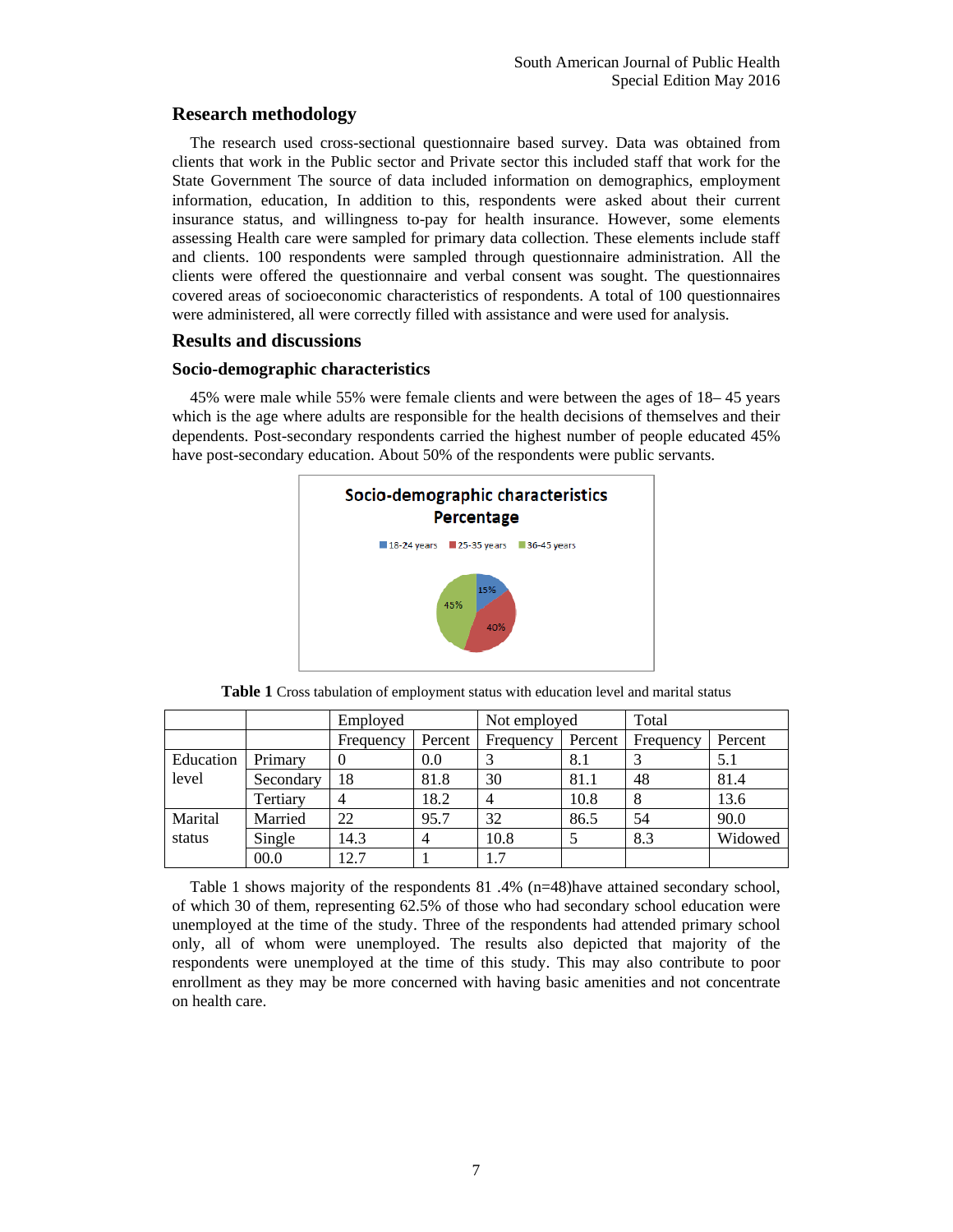## **Method of accessing health care services**

70% of the respondents paid for health care from their pockets, while 20% accessed health care from HMOs and 10% from free health care.



## **Knowledge of role of health insurance on health care**

60% of the respondents had Knowledge of role of health insurance on health care while 40% did not have knowledge of role of health insurance on health care



## **Willingness to pay for health insurance**

64% of the respondents said they were not willing to use or register with the NHIS or any HMO while 36% expressed willing to use or register with the NHIS or any HMO



Specifically, we have sought to determine the role of health insurance on health care and to evaluate the success of the NHIS and the role of the HMOs in the uptake of health insurance, we also reviewed the literature on the impact of health insurance and we examined the challenges faced in implementing provision of health insurance. We found 70% in Akwa Ibom State pay for health care directly and 34 % would pay for health insurance, while 64% were not willing to pay for health insurance. Some individuals were more likely to enroll for health insurance such as women.